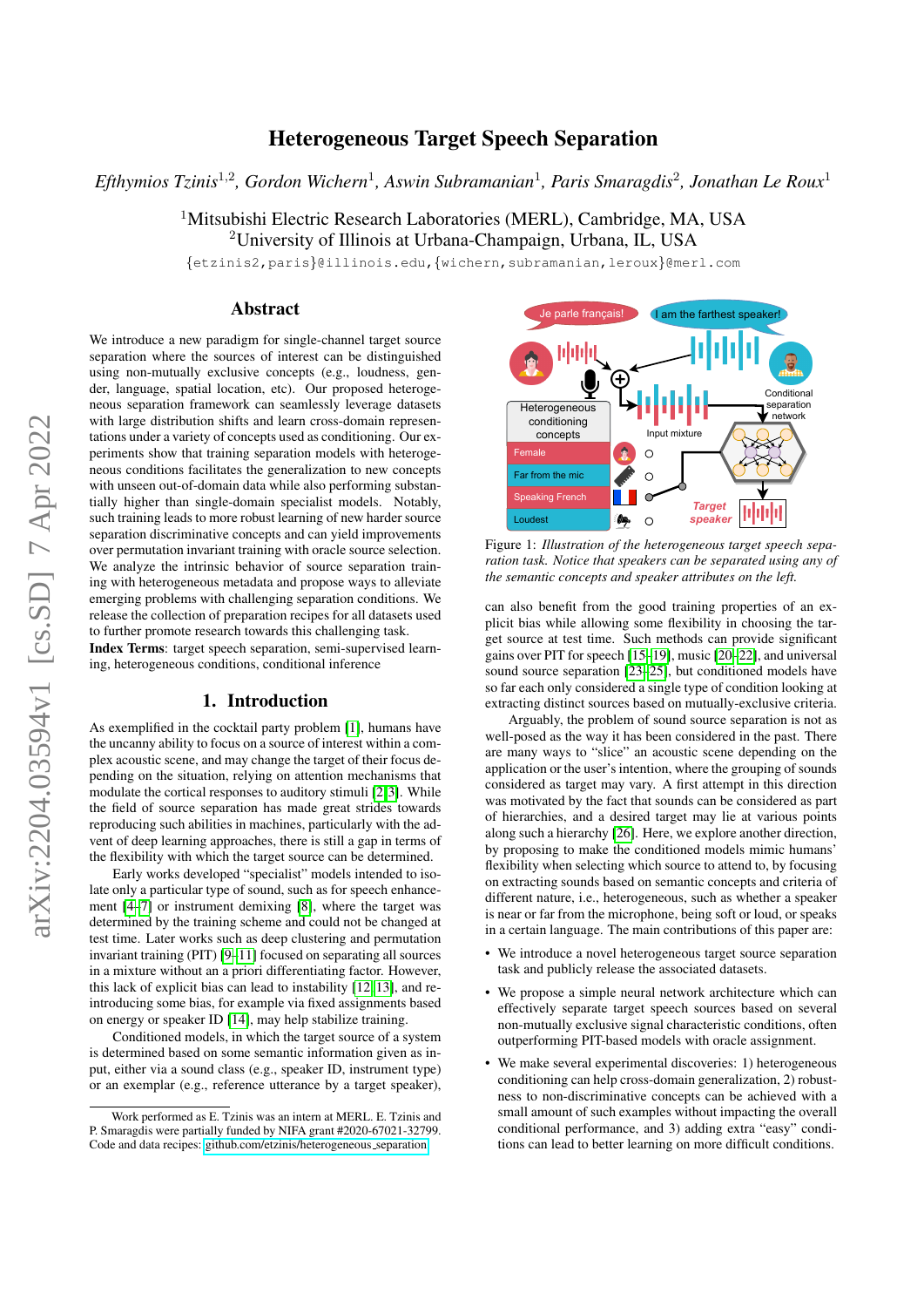<span id="page-1-0"></span>

Figure 2: *Illustration of the conditional Sudo rm -rf audio separation architecture. We show the FiLM modulation which is applied to the input* y (b) *of the* b*-th U-ConvBlock in the stack.*

# 2. Heterogeneous Target Source Separation

#### 2.1. Task formulation

We consider a mixture  $\mathbf{x} = \sum_{j=1}^{N} \mathbf{s}_j \in \mathbb{R}^T$  of N source waveforms  $s_1, \ldots, s_N$ , with T time-domain samples. In general, we assume that there exists a signal characteristic condition  $C$  (e.g., the spatial location of a source) in a set  $C$  of conditions, and a desired concept value v for that condition (e.g., *far* or *near*) which belongs to the set  $\mathcal V$  of all discriminative concepts. Now, given the condition  $C$  and its concept value  $v$ , we would like to retrieve from the input mixture  $x$  the *target* submix  $s_T$  of all sources whose condition  $C$  matches the concept value  $v$ :

<span id="page-1-1"></span>
$$
\mathbf{s}_{\mathrm{T}} = \sum_{j=1}^{N} \delta(\mathcal{C}(\mathbf{s}_{j}) = v)\mathbf{s}_{j}, \qquad (1)
$$

where  $\delta$  is an indicator function, and we use the same notation  $\mathcal C$ to denote a signal characteristic and the function  $C : \mathbb{R}^T \to \mathcal{V}$ which returns the value of that characteristic for an input signal.

In this work, as an illustration, we focus on the case of speech sources, and consider signal characteristics  $C$  in the set  $\mathscr{C} = {\mathcal{E}, \mathcal{G}, \mathcal{S}, \mathcal{L}}$ , where  $\mathcal E$  denotes the signal-energy (with values low/high),  $G$  the gender (female/male as self-identified by the dataset's speakers), S the spatial location (near/far), and  $\mathcal L$ the language (English/French/German/Spanish). Thus, we can specify a target based on a total of  $|\mathcal{V}| = 2 + 2 + 2 + 4 = 10$ concepts. We can encode the semantic discriminative information for the desired concept v in a one-hot vector  $\mathbf{c} = \mathbb{1}[v] \in$  ${0, 1}^{|V|}$  which has one only at the corresponding index of the concept v, given some arbitrary ordering of  $\mathcal V$ . The goal of the task is then to train a separation model f, parameterized by  $\theta$ , which takes as input a mixture of sources x alongside a conditioning vector **c** and estimates the target submix  $\hat{\mathbf{s}}_T$  as follows:

$$
\widehat{\mathbf{s}}_{\mathrm{T}} = f(\mathbf{x}, \mathbf{c}; \boldsymbol{\theta}). \tag{2}
$$

#### <span id="page-1-3"></span>2.2. Proposed framework

We construct a new conditional separation model based on the efficient Sudo rm -rf default model configuration [\[27\]](#page-4-18), which obtains high fidelity audio reconstruction for source separation problems with minimal memory and computational requirements. Specifically, we add a FiLM [\[28\]](#page-4-19) modulation layer at the input of each of the  $B$  U-ConvBlocks, as shown in Fig. [2.](#page-1-0) The extra parameters for the scaling and the bias are  $B$  pairs of matrices ( $\mathbf{W}_{\beta}, \mathbf{W}_{\gamma}$ ) with size  $|\mathcal{V}| \times C_{\text{in}}$ , where  $C_{\text{in}} = 512$  is the number of intermediate channels in each processing block. Notably our proposed method, could theoretically scale up to an infinite amount of concepts since there is a dedicated 512 dimensional parameterization for each one-hot representation. We set the network f to produce estimates  $\hat{s}_{T}$  and  $\hat{s}_{O}$  for  $s_{T}$ and the submix s<sub>O</sub> of *other* (non-target) sources, enforcing  $\hat{\mathbf{s}}_T + \hat{\mathbf{s}}_O = \mathbf{x} = \mathbf{s}_T + \mathbf{s}_O$  via a mixture consistency layer [\[29\]](#page-4-20).

We assume that we have access to a set of domains/datasets  $\mathcal{D} = \bigcup_j \mathcal{D}_j$ , from where we sample clean sources and their

Table 1: *Data collection metadata.*

<span id="page-1-2"></span>

| Metadata                   | WSJ                            | SLIB                                         | <b>SVOX</b>                                  |
|----------------------------|--------------------------------|----------------------------------------------|----------------------------------------------|
| Conditions $\mathscr C$    | $\{\mathcal{E},\mathcal{G}\}\$ | $\{\mathcal{E}, \mathcal{G}, \mathcal{S}\}\$ | $\{\mathcal{E}, \mathcal{L}, \mathcal{S}\}\$ |
| Room height (m)            |                                | $\mathcal{U}[2.6, 3.5]$                      | $\mathcal{U}[2.75, 3.25]$                    |
| Room length (m)            |                                | U[9.0, 11.0]                                 | U[8.0, 10.0]                                 |
| Room width (m)             |                                | U[9.0, 11.0]                                 | U[8.0, 10.0]                                 |
| $RT 60$ (sec)              |                                | U[0.3, 0.6]                                  | U[0.4, 0.6]                                  |
| Microphone location        |                                | Center                                       | Center                                       |
| Source height (m)          |                                | U[1.5, 2.0]                                  | U[1.6, 1.9]                                  |
| Far field distance (m)     |                                | U[1.7, 3.0]                                  | U[1.5, 2.5]                                  |
| Near field distance (m)    |                                | U[0.2, 0.6]                                  | U[0.3, 0.5]                                  |
| Number of test recordings  | 1,770                          | 2,620                                        | 11,083                                       |
| Number of test speakers    | 18                             | 40                                           | 294                                          |
| Number of train recordings | 8,769                          | 132,553                                      | 124,937                                      |
| Number of train speakers   | 101                            | 1172                                         | 2347                                         |
| Number of val recordings   | 3,557                          | 2,703                                        | 10,244                                       |
| Number of val speakers     | 101                            | 40                                           | 279                                          |

semantic concepts to train our model by minimizing the  $l_1$  loss:

<span id="page-1-4"></span>
$$
L_{\theta} = |\hat{\mathbf{s}}_{\mathrm{T}} - \mathbf{s}_{\mathrm{T}}| + |\hat{\mathbf{s}}_{\mathrm{O}} - \mathbf{s}_{\mathrm{O}}|, \ \hat{\mathbf{s}}_{\mathrm{T}}, \hat{\mathbf{s}}_{\mathrm{O}} = f(\mathbf{x}, \mathbf{c}; \theta),
$$
  

$$
\mathbf{x} = \mathbf{s}_{1} + \mathbf{s}_{2}, \ \mathbf{s}_{i} \sim \mathcal{D}, \ \mathcal{D} \in \mathcal{D}, \ \mathbf{c} \sim P(v), \ v \in \mathcal{V}, \tag{3}
$$

where the target submix  $s<sub>T</sub>$  is synthetically constructed as shown in Eq. [1](#page-1-1) given the sampled conditioning vector c and the sources  $s_i$ . Notice that the sampling procedures for c and  $s_i$  are independent and thus, the same mixture  $x$  can heterogeneously disentangled in multiple ways. We argue that controlling the sampling prior of a certain concept  $P(v)$  is key to robust learning as well as out-of-domain generalization.

# 3. Experimental Framework

#### 3.1. Data collections

To show how heterogeneous conditional training behaves in various cross-domain training schemes with large distribution shifts (anechoic vs reverberant) as well as incorporate multiple conditions, we synthesize new conditioning datasets using Pyroomacoustics [\[30\]](#page-4-21). Generated mixtures are based on singlespeaker utterances from the following three data collections. Wall Street Journal (WSJ): Anechoic English utterances from the WSJ0 corpus [\[31\]](#page-4-22) following the same clean audio extraction and partitioning recipe as in the widely used WSJ0-2mix [\[9\]](#page-4-6). Spatial LibriSpeech (SLIB): Synthetically reverberant versions of {*train-360*|*dev*|*test*}-*clean* LibriSpeech [\[32\]](#page-4-23) partitions. Spatial LibriSpeech (SVOX): We use clean speech recordings available from the multi-lingual Voxforge [\[33\]](#page-4-24) data collection. We use all available files under "English" (53%), "French"  $(15\%)$ , "German"  $(16\%)$ , and "Spanish"  $(16\%)$ . Since there is no specified partitioning, we randomly split the speakers at a ratio of 8: 1: 1, for train, validation, and test, respectively.

#### 3.2. Mixtures and conditions generation configurations

All mixture datasets are synthetically generated on-the-fly (see the uniform sampling range for each parameter in Table [1\)](#page-1-2), with fixed random seeds for the reproducibility of each partition. The exact data preparation recipes are available online.

For each training epoch, we generate 20,000 new on-the-fly mixtures consisting of two speakers, while for validation and testing we have a fixed-seed generation process of 3,000 mixtures per separation concept  $v \in \mathcal{V}$ . For each mixture, we sample a domain  $\mathcal{D} \in \mathcal{D}$  and a valid separation concept for the chosen domain D, according to a specified prior  $v \sim P(v)$ . Then, we sample from  $D$  two sources which can be separated using the concept value  $v$ , and mix them with a uniformly sampled overlap between [75, 100]%. For cross-domain training we always assume equal prior among the data collections and create only single-domain mixtures. In the case of in- or cross-domain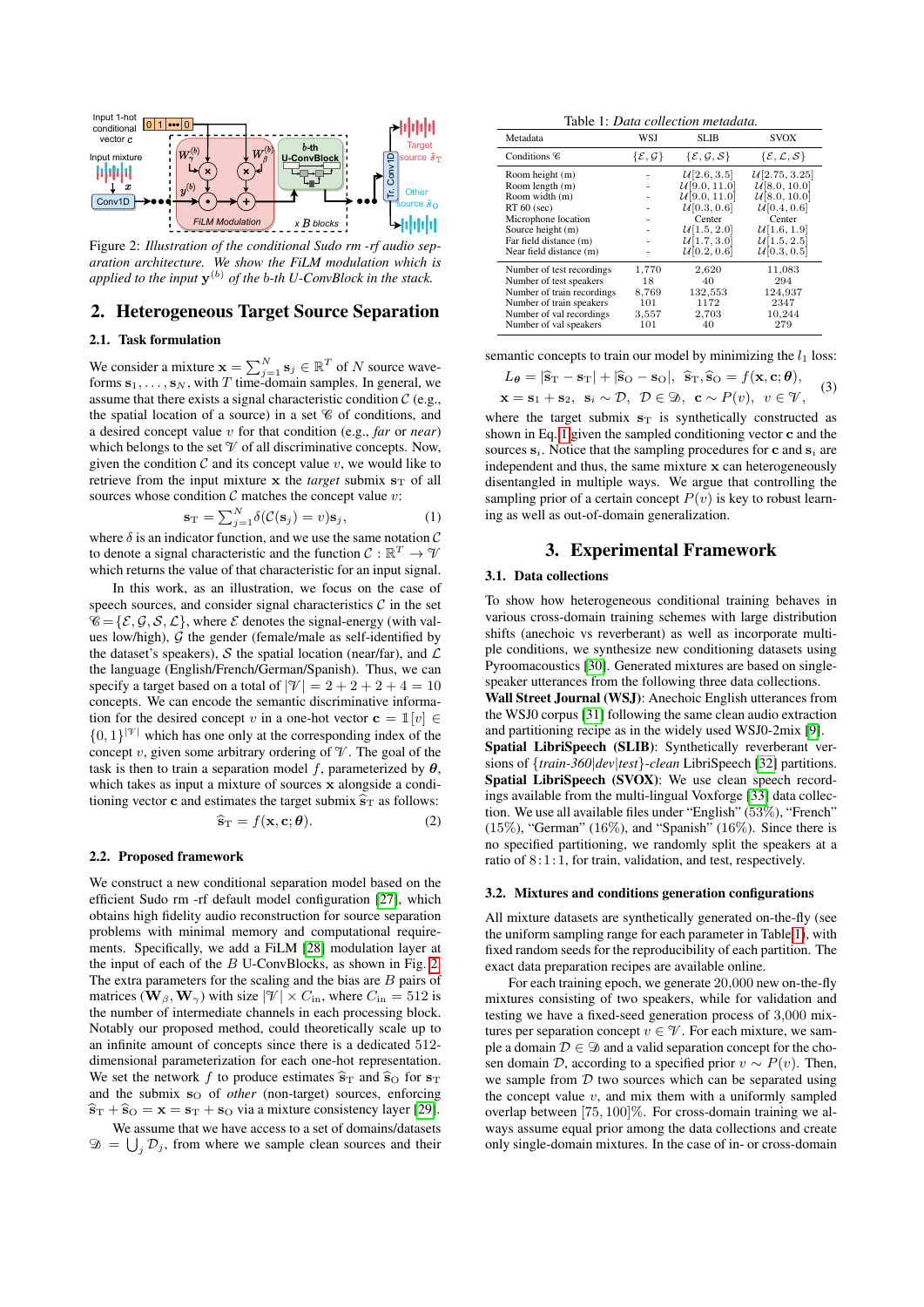training with the WSJ and SVOX datasets, we create mixtures with an input SNR in  $\mathcal{U}[0, 5]$  and  $\mathcal{U}[0, 2.5]$ , respectively. The SLIB dataset is always used in cross-domain training with either WSJ or SVOX and follows the corresponding input SNR distribution. In order to magnify the domain mismatch for the WSJ-SLIB cross-domain training pair, we assume that SLIB mixtures always contain one near-field and one far-field speaker. On the contrary, when performing cross-domain training with SVOX, we assume that the prior of sampling near/near-field, far/farfield, and near/far-field utterance combinations is equal (except when conditioning on the spatial location  $S$ , which needs the sources to be spatially separable, i.e.,  $S(s_1) \neq S(s_2)$ ). Consequently, we found that SVOX, which is also male-dominated, can become particularly challenging for the language conditioning, where all spatial location combinations are present.

Our method allows us to also create degenerate conditions where the constituent sources map to the same concept value for the sampled condition  $C(s_1) = C(s_2)$ , thus the target submix would become either  $s_T = x$  or  $s_T = 0$ . Except in Section [4.3](#page-3-0) where we provide an in-depth analysis of how the prior of these degenerate examples alters the operating point of our model, we always assume that during training the sampled sources can be separated using the concept  $v$ . All source audio files have a 4-second length and are downsampled to 8 kHz.

#### 3.3. Experimental details

Model: We use a conditional Sudo rm -rf model (see Section [2.2\)](#page-1-3) with  $B = 16$  processing blocks. For efficient processing, we set the encoder and decoder filter lengths to 41 taps with a hop size of 20 time-domain samples. The number of learnable encoder/decoder bases and the number of intermediate channels are set to 512. For all other parameters, we use the default values from the unconditional Sudo rm -rf model [\[27\]](#page-4-18). This setup leads to only a slight increase in trainable parameters compared to the unconditional version, from  $9.66 \rightarrow 9.84$  millions.

**Training:** The conditional models minimize the  $l_1$  loss defined in Eq. [\(3\)](#page-1-4) while the unconditional models are optimizing the conventional PIT [\[9–](#page-4-6)[11\]](#page-4-7)  $l_1$  loss after computing the optimal assignment of the estimates to the target sources. We train all of the models using a batch size of 6 using the Adam [\[34\]](#page-4-25) optimizer with an initial learning rate of  $10^{-3}$ , halving it every 20 epochs. We empirically found that 120 epochs is enough training time for both PIT and conditional models to converge.

Evaluation: We evaluate the source reconstruction fidelity of all the models at 120 epochs using the median scale-invariant signal to distortion ratio (SI-SDR) [\[35\]](#page-4-26) between the estimate  $\hat{s}_{\text{T}}$  and the ground-truth target  $s_{\text{T}}$ , as shown below:

SI-SDR(
$$
\hat{\mathbf{s}}_T
$$
,  $\mathbf{s}_T$ ) = -20 log<sub>10</sub>( $\|\alpha \mathbf{s}_T\| / \|\alpha \mathbf{s}_T - \hat{\mathbf{s}}_T\|$ ), (4)

where  $\alpha = s_T^T \hat{s}_T / ||\hat{s}||^2$  is a scalar which makes the metric in-<br>variant to scaling. The oracle PIT models are evaluated with variant to scaling. The oracle PIT models are evaluated with SI-SDR but using the best possible assignment of the estimated sources to the target waveform. For the cases where the target submix is zero,  $s_T = 0$ , thus,  $s_O = x$ , we report the non-trivial  $SI-SDR(\hat{s}_O, s_O)$  which equivalently measures the reconstruction of the mixture at the non-target slot and is a meaningful metric since we enforce mixture consistency at the output of our models, namely  $\mathbf{x} = \hat{\mathbf{s}}_T + \hat{\mathbf{s}}_O$ . We want to underline that although all of our experiments display a similar behavior under the mean aggregation, we choose to report the median because of the susceptibility of SI-SDR to outliers. This metric instability becomes even more evident for conditional models that need to perform combined source ordering and separation.

<span id="page-2-0"></span>Table 2: *Median SI-SDR (dB) results of our proposed heterogeneous conditioning method on gender (*G*), spatial location (*S*), and language (*L*) on the SVOX and SLIB dataset test partitions, for various combinations of training domains* ( $\mathcal{D}$ ) and condi*tions (*C*). We also show PIT unconditional models with oracle target selection.* <sup>∗</sup> *indicates specialist systems which are each trained and tested on a given pair of domain and condition.*

|                               |                |                 |              | Train condition priors (%) |             |                |                                 | <b>Test conditions</b>   |                                |                          |  |
|-------------------------------|----------------|-----------------|--------------|----------------------------|-------------|----------------|---------------------------------|--------------------------|--------------------------------|--------------------------|--|
| Training                      |                |                 | <b>SLIB</b>  |                            | <b>SVOX</b> |                | <b>SLIB</b>                     |                          | <b>SVOX</b>                    |                          |  |
| method                        | வ              | $ \mathscr{C} $ | $\mathcal G$ | S                          | L           | S              | $\mathcal G$                    | S                        | L                              | S                        |  |
| Conditioned*                  | 1              | 1               | 100          | 100                        | 100         | 100            | 11.4                            | 11.2                     | 2.5                            | 9.1                      |  |
| PIT (Oracle)*                 | 1              | 1               | 100          | 100                        | 100         | 100            | 11.0                            | 10.7                     | 4.6                            | 7.5                      |  |
| In-domain<br>heterogeneous    | 1              | $\overline{c}$  | 50           | 50                         | 50          | 50             | 10.9<br>$-0.6$                  | 10.7<br>6.2              | $-0.5$<br>3.2                  | 8.6<br>6.8               |  |
| PIT (Oracle)                  | 1              | $\overline{c}$  | 50           | 50                         | 50          | 50             | 9.5<br>5.2                      | 8.9<br>4.5               | 5.6<br>4.6                     | 6.8<br>5.6               |  |
| Cross-domain<br>heterogeneous | $\overline{c}$ | $\overline{c}$  | 25<br>50     | 50<br>25<br>50             | 25<br>50    | 25<br>50<br>50 | $-1.4$<br>9.9<br>10.1<br>$-0.5$ | 9.2<br>9.9<br>8.9<br>8.4 | 4.3<br>$-0.7$<br>$-0.9$<br>4.3 | 8.2<br>9.0<br>9.0<br>6.8 |  |
|                               | $\overline{c}$ | 3               | 25           | 25                         | 25          | 25             | 8.9                             | 8.7                      | 4.4                            | 7.8                      |  |
| PIT (Oracle)                  | $\overline{2}$ | 3               | 25           | 25                         | 25          | 25             | 8.0                             | 7.3                      | 5.5                            | 6.5                      |  |

## 4. Results and Discussion

### 4.1. Cross-domain multi-conditioning

Table [2](#page-2-0) compares the proposed heterogeneous framework with a system using PIT training and oracle speaker selection on the SLIB and SVOX datasets. For the *specialist* systems (annotated with  $*$ ), which are trained to focus on a single signal characteristic, the *conditioned* models outperform their PIT counterparts with oracle selection for all conditions except SVOX language, likely because of the difficulty of simultaneously learning a harder concept like language and separating under challenging recording conditions. We also note only a small drop in performance between the specialist and in-domain heterogeneous models, meaning a single model can learn to jointly perform targeted separation based on multiple signal characteristics. In addition, the most general multi-condition and multidomain pre-trained network almost always outperforms unconditional separation with oracle source assignment (last 2 rows). Finally, heterogeneous training can aptly perform domain adaptation (see *cross-domain heterogeneous* rows), since learning spatial conditioning appears to work well for SLIB when trained using spatial labels only for the SVOX data, and vice-versa.

#### 4.2. Learning to generalize with bridge conditioning

Table [3](#page-3-1) further explores domain adaptation, but in more severe conditions, as WSJ is anechoic and SLIB is reverberant. The proposed heterogeneous training method achieves 7.1 dB SI-SDR for the gender conditioned mixtures on SLIB, even though no SLIB gender-conditioned mixtures were used during training, compared to 5.8 and 4.2 dB when seeing no in-domain SLIB training data at all. We ablate the benefit of the proposed approach across two dimensions. First, we investigate the importance of having a "bridge" condition (here, the signal-energy characteristic  $\mathcal{E}$ ), which is a common signal characteristic used to train the model across domains. Removing the bridge condition leads to a performance drop in SLIB gender conditioned cases from 7.1 to 5.5 dB. Second, we evaluate the importance of the bridge condition concept to be as discriminative as possible. If the signal-energy bridge condition includes ambiguous energy mixtures (e.g., sources mixed at  $\approx 0$  dB which do not contain a clearly louder speaker), performance on SLIB's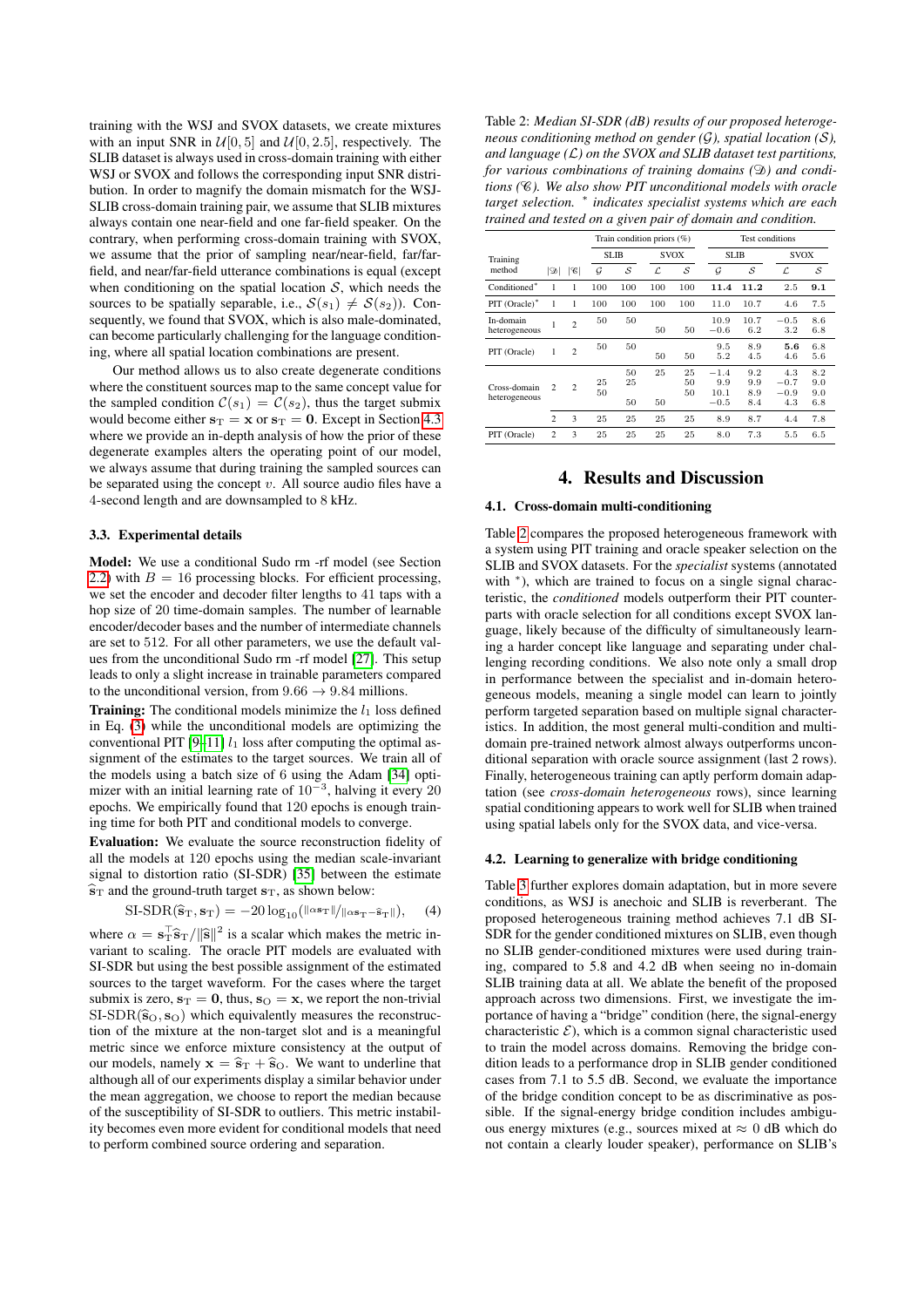<span id="page-3-1"></span>Table 3: *Test median SI-SDR (dB) results for gender (*G*) and signal-energy (*E*) conditioning on WSJ and SLIB datasets with different cross-domain training seen conditions. "Exclude amb.* E *cases" indicates exclusion of training with ambiguous cases in* E *conditions: when sampling an energy conditioning vector*  $(c = \mathbb{1}[\mathcal{E}(s_1)]$ , we only mix sources with a discriminative en*ergy gap using a random input SNR of* U[1, 5]*dB. When this is not enforced, input SNR is sampled from* U[0, 5]*dB.*

|                                       | Train condition priors $(\%)$ |     |              |     | Test conditions |                |             |               |
|---------------------------------------|-------------------------------|-----|--------------|-----|-----------------|----------------|-------------|---------------|
| Training                              | <b>WSJ</b>                    |     | <b>SLIB</b>  |     | <b>WSJ</b>      |                | <b>SLIB</b> |               |
| method                                | G                             | ε   | $\mathcal G$ | ε   | G               | ε              | G           | $\mathcal E$  |
| Proposed                              | 25                            | 25  |              | 50  | 13.3            | 12.4           | 7.1         | 8.8           |
| (-) Bridge condition                  | 50                            |     |              | 50  | 14.5            | 7.4            | 5.5         | 9.2           |
| $(-)$ Exclude amb. $\mathcal E$ cases | 25                            | 25  |              | 50  | 13.0            | 11.8           | 6.2         | 8.4           |
| (-) In-domain data                    | 100<br>50                     | 50  |              |     | 17.3<br>15.2    | $-2.4$<br>14.3 | 5.8<br>4.2  | $-2.3$<br>3.0 |
| PIT (Oracle)*                         | 100                           | 100 | 100          | 100 | 17.3            | 13.6           | 10.9        | 10.2          |
| PIT (Oracle)                          | 25                            | 25  | 25           | 25  | 12.9            | 11.9           | 9.3         | 8.5           |

gender-conditioned test set drops from 7.1 to 6.2 dB.

#### <span id="page-3-0"></span>4.3. Learning from degenerate conditions

A heterogeneous target speech separation model allows a user to select the signal characteristic most relevant for isolating the desired speaker in a specific mixture. However, to make a truly robust system, our model should still behave as expected when the query is a degenerate, meaning that the target for a given query is a zero waveform  $s_T = 0$  (e.g., we condition on "French" and the mixture contains only "English" speakers), or when the query matches all sources in the mixture itself. To do so, we control the prior distribution for a concept  $P(v)$  to be non-discriminative, where  $C(s_1) = C(s_2)$ . To the best of our knowledge, shifting the operating point for controlling the robustness of separation systems has only been studied for unconditional separation models [\[36\]](#page-4-27) and a few works have considered degenerate conditions in target speech extraction but without thoroughly investigating the influence on performance of the ratio of such conditions in the training data [\[37,](#page-4-28)[38\]](#page-4-29). Because separating degenerate conditions as a task by itself is trivial, i.e., the target is either silence or the mixture, such samples can easily saturate the loss function during training. Figure [3](#page-3-2) shows the trade-off between the percentage of degenerate gender condition cases used during training with WSJ and the performance on various conditioning tasks on WSJ test sets. We evaluate the performance on cases where the concept is discriminative (toppanel) and non-discriminative (bottom panel). We see that including no degenerate causes the system to fail on same gender mixtures, but including even 1% degenerate examples during training degrades the performance for cross-gender mixtures. For this dataset, there appears to be a sweet-spot when training with 0.4% degenerate condition examples.

#### 4.4. Robust learning of new concepts using more conditions

As shown in Table [2,](#page-2-0) SVOX conditioned on language has the lowest SI-SDR scores, possibly because we have four possible languages, thus, there is a higher prior probability of picking a speaker with the incorrect language. In Fig. [4,](#page-3-3) we explore how adding an easier signal characteristic, spatial location  $S$ , improves performance on the more difficult language conditioning  $\mathcal{L}$ . Surprisingly, the best performance for language conditioning is achieved when only 20% of the training mixtures are conditioned using  $\mathcal L$  and 80% are conditioned using  $\mathcal S$ . Unfortu-

<span id="page-3-2"></span>

Figure 3: *Median SI-SDR performance on the WSJ test set for various conditions when training with a static prior of sampling an energy condition vector*  $P(c = \mathbb{1}(\mathcal{E}(s_1))) = 50\%$  *and sweeping through the percentage of degenerate gender conditioning. In essence, the leftmost points correspond to training a model with only easy cross-gender mixtures whereas as we move towards the rightmost points, the percentage of the degenerate gender conditioning with same-gender inputs increases.*

<span id="page-3-3"></span>

Figure 4: *Evaluation of the median SI-SDR performance on the SVOX test set for language and spatial conditioning when training with different priors of the input conditional vectors. From left to right we increase the amount of the harder language conditioning*  $P(c = \mathbb{1}(\mathcal{L}(s_1))) : 0 \rightarrow 1$  *and (inversely*  $P(c = \mathbb{1}(\mathcal{S}(s_1))) : 1 \to 0$  for the complementary easier spa*tial conditioning). Note that the best model for the harder language condition is not the one trained solely for this task.*

nately, the inverse relationship does not hold, i.e., including the more difficult condition  $\mathcal L$  negatively impacts performance for the easier condition  $S$ . We suspect this is due to model parameters that are unrelated to the conditioning, such as the learned encoder and decoder receiving large gradient updates for cases when the incorrect language is chosen, which may cause them to be less effective for speech separation in general. Mitigating this issue is an important topic of future work.

# 5. Conclusion

In this paper, we have introduced the heterogeneous target source separation task based on several non-mutually exclusive signal characteristic conditions. We have experimentally shown that the proposed heterogeneous condition training framework provides benefits in terms of domain generalization and has the ability to leverage "easy" conditions to facilitate training with more difficult concepts. Heterogeneous conditioning can be made robust to degenerate cases and often performs better than unconditional models with oracle source assignment. In the future, we plan to extend our method to incorporate a variable